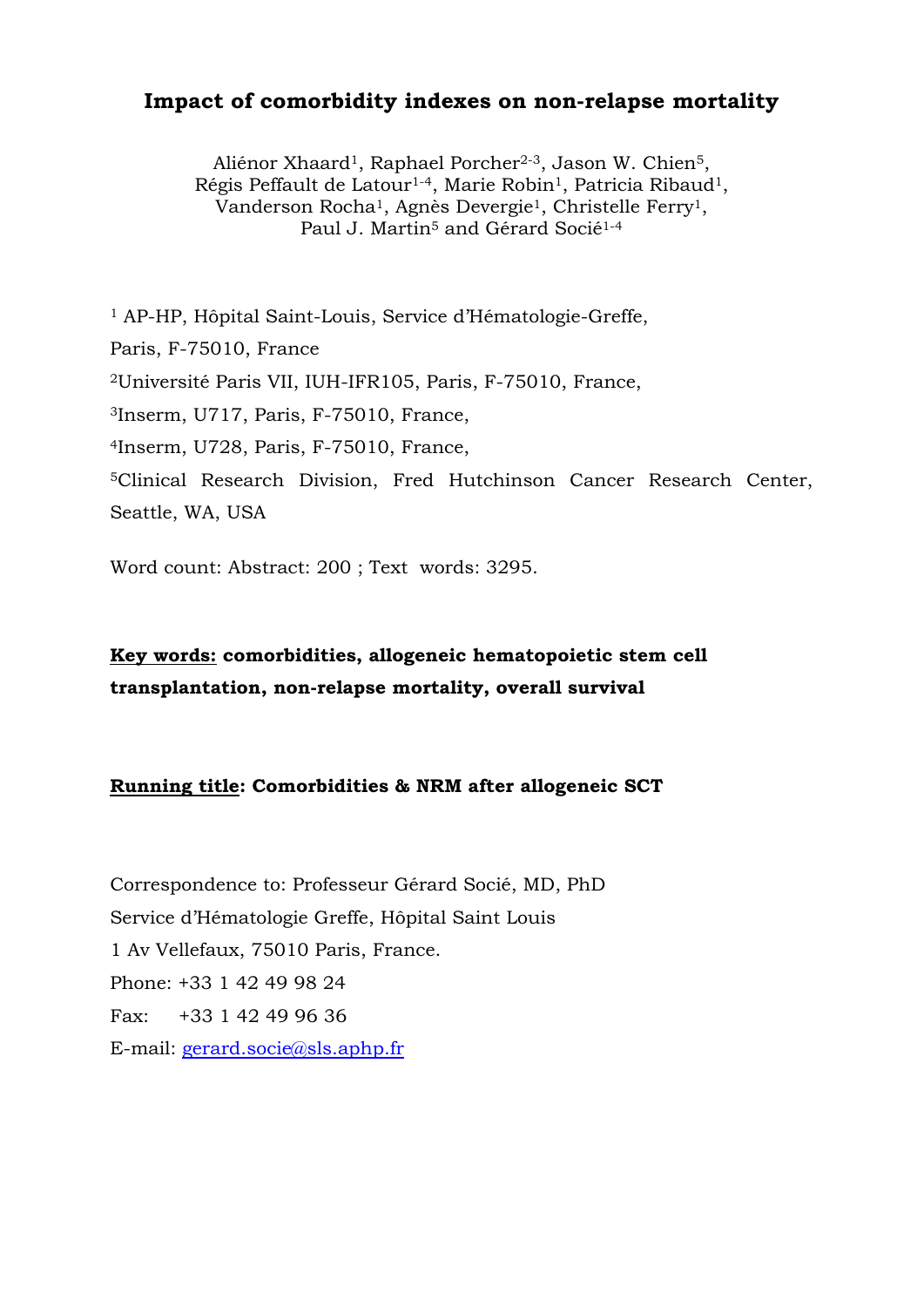## **[Abstract](mailto:gerard.socie@sls.aphp.fr%0CAbstract)**

Comorbidity indexes (CI) have been reported to predict non-relapse mortality (NRM) and overall survival after allogeneic hematopoietic stem cell transplantation (HSCT) [Charlson's Comorbidity Index (CCI), Hematopoietic Cell Transplantation CI (HCT-CI) & the Pre-transplantation Assessment of Mortality (PAM) score]. Which of these indexes best predict survival, is unknown, yet.

We retrospectively studied 286 patients who underwent allogeneic HSCT. HCT-CI and PAM required grading according to pre-transplant pulmonary function tests (PFTs), which were lacking for some patients. We thus designed a reduced HCT-CI and an adjusted PAM, without results of PFTs.

Using CCI, 25% of patients had indexes of 1 or more; median reduced HCT-CI was 1; median adjusted PAM score was 24. The discriminative properties of the 3 CI were rather low in our population. Comparison of patients- and transplant-characteristics between our and Seattle group's cohorts however revealed significant differences with more children, more cord blood HSCT and HSCT for Fanconi Anemia in Saint Louis. Finally, multivariate analysis of scoring items revealed that age, matched unrelated or mismatched donor and hepatic disease were associated with NRM in our cohort.

Translating use for patients counseling or decision to proceed to transplant of these CI will need prospective studies in a large independent cohort.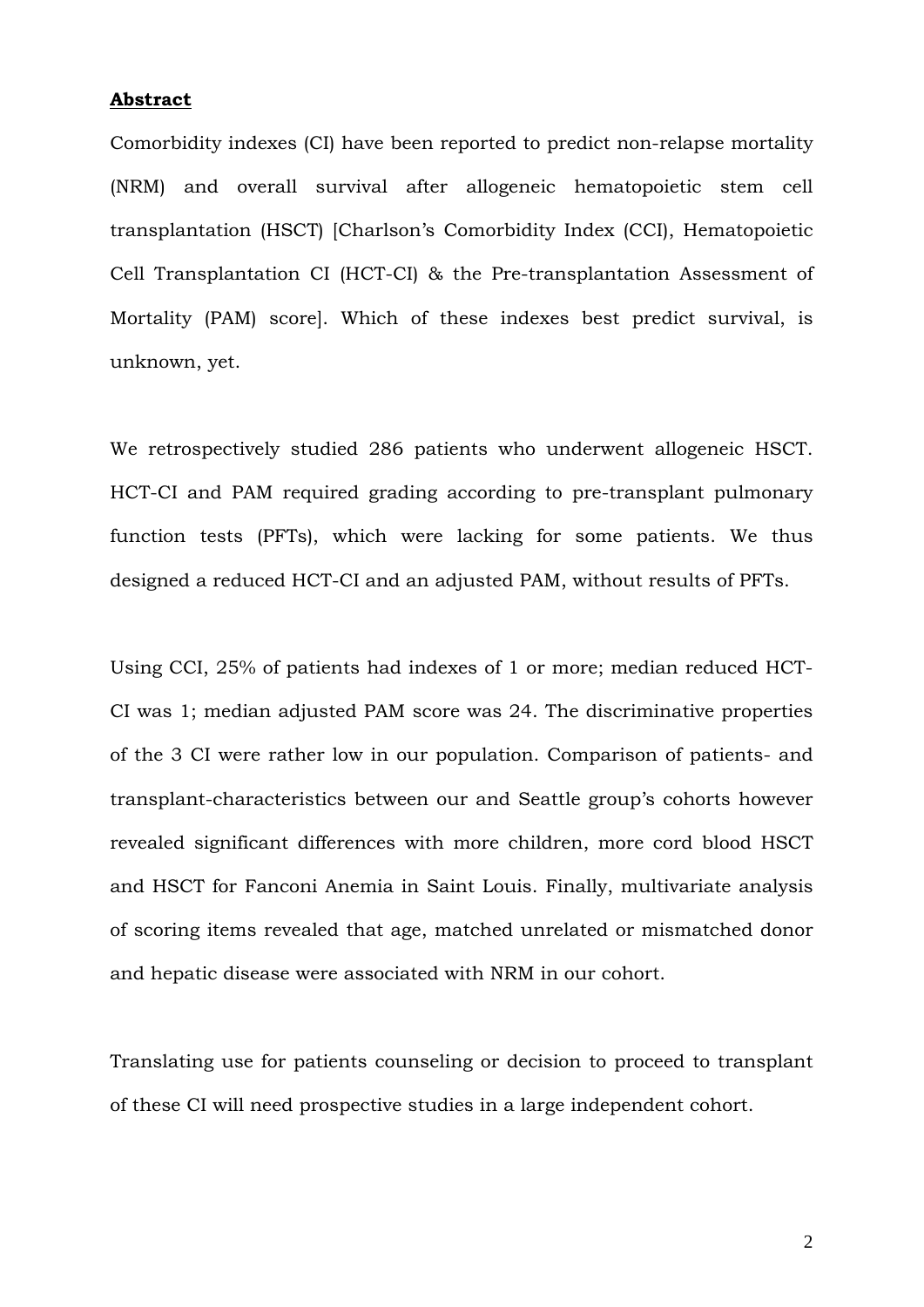#### **Introduction**

Allogeneic hematopoietic stem cell transplantation (HSCT) is a potentially curative procedure for many patients with hematological malignancies and some non-malignant hematological diseases. The development of reduced-intensity conditioning regimens, the improvement of supportive care and modifications introduced in immunosuppressive therapies allowed to extend the indications of allogeneic HSCT to older, less fit and more heavily pretreated patients. However, this treatment procedure remains associated with a significant mortality rate, either due to relapse or to non-relapse causes. Non-relapse mortality (NRM) is mainly associated with acute and chronic graft-versus-host disease (GVHD), infections, interstitial pneumonia<sup>1</sup> and toxicities of the transplantation procedure. The estimation of overall survival (OS) and of NRM is of primary importance in weighing the risk/benefit ratio of allogeneic HSCT and for patient counseling.

However, standard factors such as age, type and stage of the underlying hematological disease and characteristics of the transplantation procedure lack discriminatory power and are insufficient to predict transplantation tolerance2 and post-transplantation survival. Moreover, numerous studies have shown that comorbidities affect patients' outcome, especially in cancer patients. Comorbidities have an impact on both the risks of comorbid and global death3,4. While some transplantation centers evaluate cardiac and pulmonary functions before allogeneic HSCT, there have been very few studies proving the usefulness of this pre-transplant cardiopulmonary evaluation5,6. Moreover, no single-organ comorbidity used alone has a sufficient prognostic value to predict outcome after allogeneic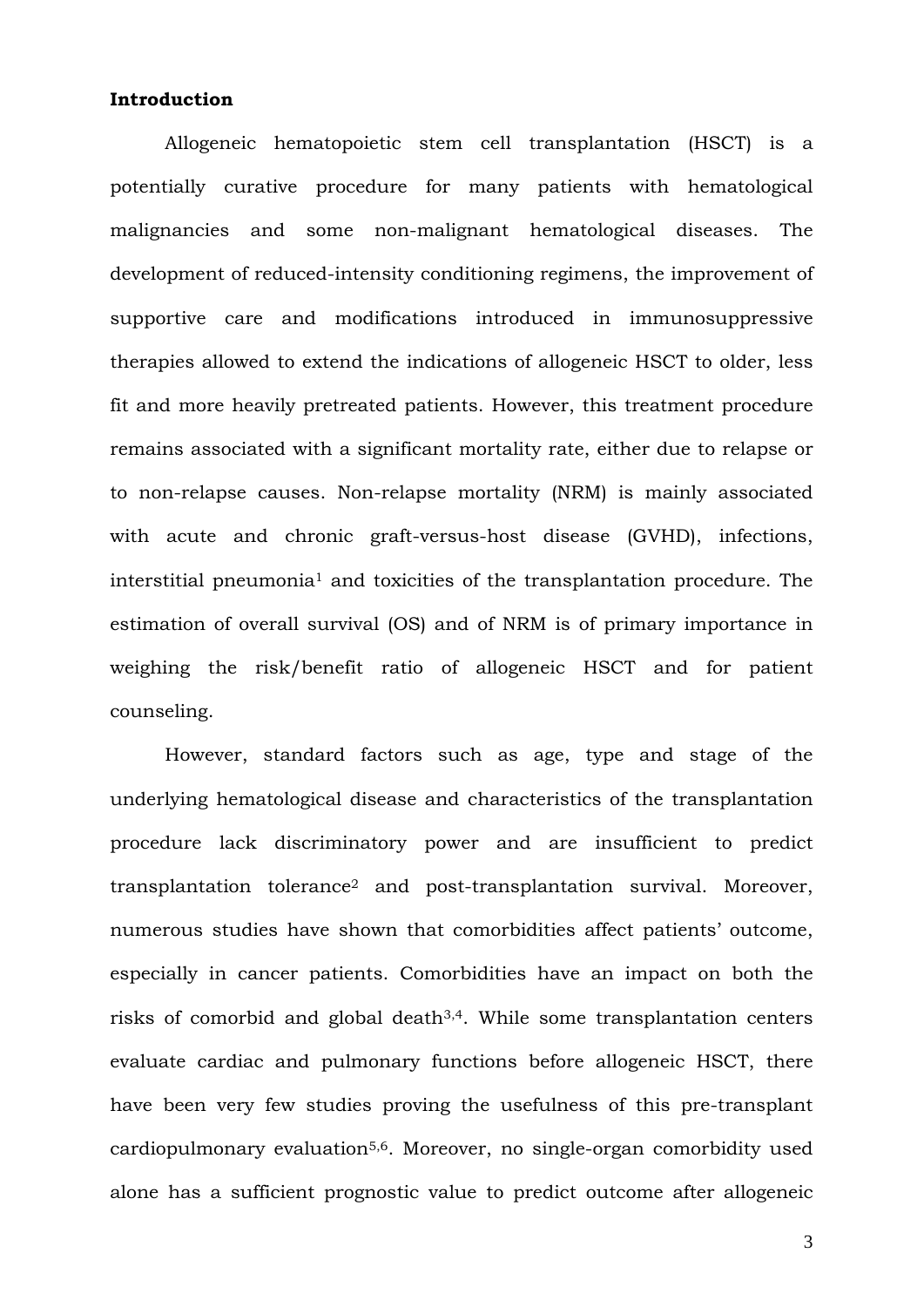HSCT6. Consequently, comorbidity scales have been developed, combining various types of comorbidities known to individually influence outcome. As not all comorbid conditions have the same impact on patient's outcome, they are differently weighted according to their severity and to their impact on patient's outcome7.

The most studied comorbidity scale is the Charlson Comorbidity index3,8 (CCI). The CCI has been widely used to predict mortality in a variety of medical conditions, including solid tumors and hematological malignancies4. In the specific context of allogeneic HSCT, the CCI was demonstrated to be useful to predict NRM and OS among allogeneic HSCT recipients9,10. The predictive value of the CCI was better for patients aged less than 40 years<sup>11</sup>. However, it was reported that the CCI lacked sensitivity in the context of allogeneic HSCT since comorbidities were found in only  $13\%$  of the studied patients<sup>12</sup>. This lack of sensitivity was found for related and unrelated donors, whichever the conditioning regimen was (myeloablative or non-myeloablative) $12$ . Subsequently, the CCI was modified to develop a new comorbidity scale specifically designed to capture chronic medical conditions and comorbidities frequently encountered in allogeneic HSCT patients and implicated in the evaluation of non-relapse mortality. This new scoring system, the hematopoietic cell transplantation comorbidity index (HCT-CI), was the first comorbidity index specifically designed for allogeneic HSCT12. The HCT-CI appeared to be more sensitive than the CCI in capturing patients with comorbidities, in distributing them into risk groups and in predicting non-relapse mortality and overall survival during the first 2 years after allogeneic HSCT12.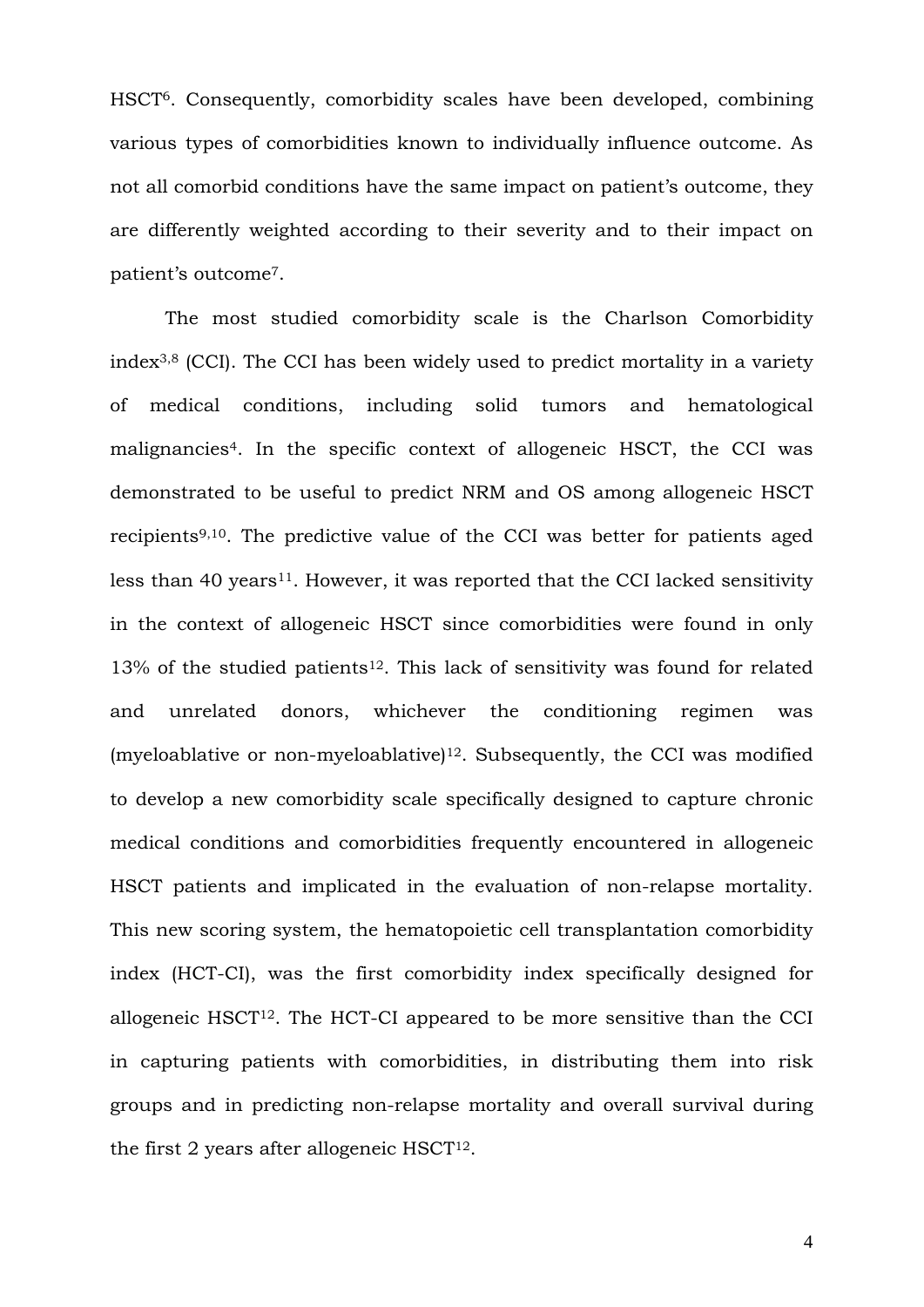In the context of allogeneic HSCT, another score was developed, designed at predicting all-cause mortality during the first 2 years after allogeneic HSCT. This pre-transplantation assessment of mortality (PAM) score takes into account informations about the underlying hematological disease, the transplantation procedure and the age of the patient in association with some comorbidities<sup>13</sup>. This score was designed with only  $8$ variables, making it simple and easy to use. Higher PAM scores are associated with decreased 2-year overall-survival.

In both studies, patients from the same institution were used to develop and validate the scores. Although there were some differences in the training and the validation cohorts and sometimes a decline in the discriminatory ability for NRM (for the HCT-CI) between the two samples, the indexes continued to strongly predict outcome. However, the HCT-CI and the PAM score need to be tested and validated on an external population. In the present study, we tested the CCI, the HCT-CI and the PAM score on patients who underwent allogeneic HSCT in our centre.

#### **Design and methods**

## *Patients*

Patients undergoing a first allogeneic HSCT at Saint-Louis hospital, France, between April 2004 and December 2006 were considered. A total of 286 patients were included in the study. Patients-, disease- and transplant characteristics are detailed in **Table 1.** Median follow-up of surviving patients is 18 months (min: 18 days, max: 37 months). Diseases were classified into risk categories according to the HCT-CI and the PAM score with slight modifications (congenital dyserythropoietic anemia, sickle cell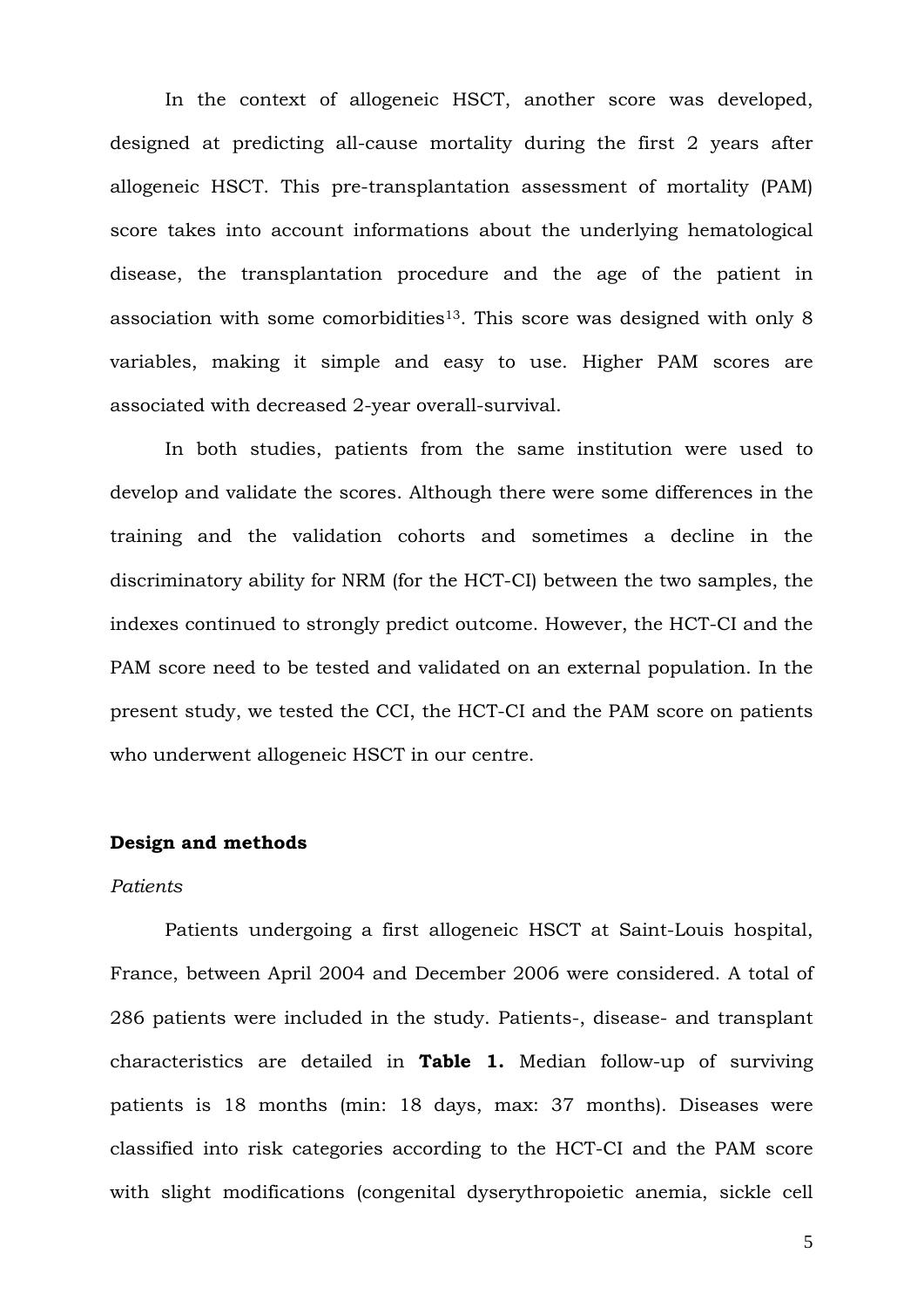disease and thalassemic syndromes were classified as low-risk diseases, and Fanconi anemia, paroxysmal nocturnal hemoglobinuria and immunodeficiency syndromes were classified as high-risk diseases). Matching between donors and recipients was determined according to HLA-A, -B, -C, -DQ and –DR compatibility. HLA-A, -B and –C were determined by either intermediate resolution DNA typing or high-resolution techniques. HLA matching for –DRB1 and –DQB1 was done at the allelic level.

## *Data collection*

Data needed for the classification according to the CCI, the HCT-CI and the PAM score were extracted from detailed review of the patients' medical reports. Laboratory values were collected before the beginning of the conditioning regimen. Pulmonary function tests data (PFTs) and evaluation of left ventricular ejection fraction (LVEF) were performed in the month preceding allogeneic HSCT. As follow-up was shorter than 5 years, patients were given scores based on the original CCI, not including age, as suggested by Charlson et al9. Comorbidities of the CCI, the HCT-CI and the PAM score were graded as published in the original description reports<sup>3,8,12,13</sup>. The two indexes specifically developed for HSCT required grading according to pulmonary function exploration; since this was missing in a significant number of our patients, a reduced version of the HCT-CI (without PFTs) and an adjusted version of the PAM (multiplication by 1.25 if grading on a 40 scale instead of a 50-scale) were computed.

#### *Statistical analysis*

Differences in characteristics between samples of original reports and the present sample were assessed in terms of standardized difference, which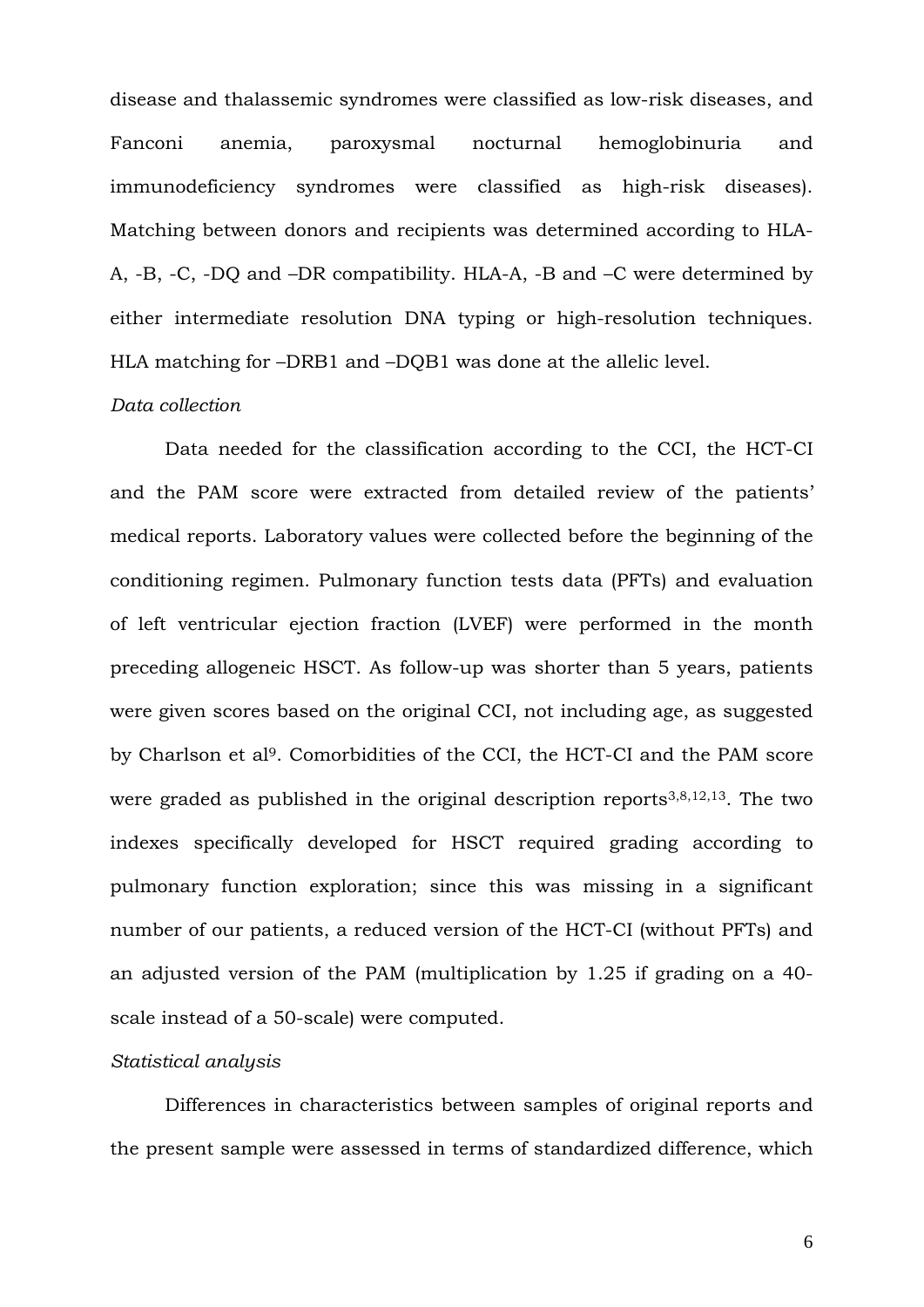is the absolute mean difference divided by the pooled standard deviation, expressed as a percentage (shown in **Table 1**).

Survival curves were estimated using Kaplan-Meier estimator, and cumulative incidence curves of NRM according to published methods, treating relapse as competing event<sup>14</sup>. The likelihood ratio statistics in  $Cox$ proportional hazards models was computed for each index, with its associated P-value, as a measure of association between the comorbidity indexes collapsed into risk groups and the outcomes. Discriminative performance of comorbidity indexes was then evaluated by the c-index15. Standard errors of c-indexes were computed from that of Somers'  $D_{xy}$  rank correlation coefficient16.

Additionally, Cox proportional hazards models were fitted to estimate in our sample the association with the outcomes of each single factor part of a comorbidity index, both in univariate and multivariate analyses. Factors with less than five observations in the sample were ignored in this analysis, as well as factors for which no event occurred, to avoid problems with model fit. Results were expressed in terms of either parameter estimate and standard error (β [se]) or hazard ratio (HR), to facilitate comparison with original reports.

Analyses were performed using R statistical software (The R Foundation for Statistical Computing, Vienna, Austria).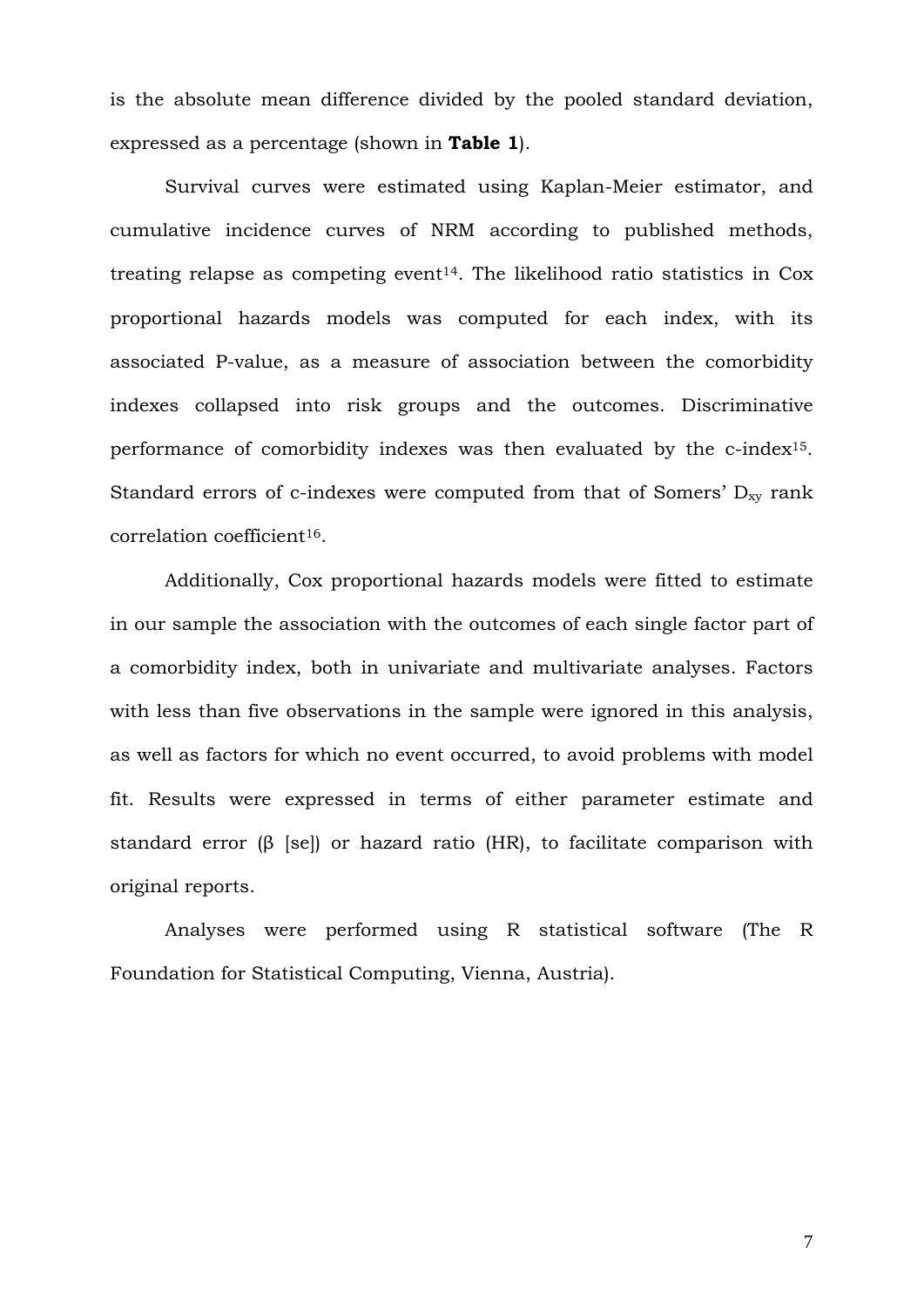#### **Results**

#### *Grading according to the 3 indexes*

The data needed for the grading according to the CCI were available for all the 286 patients. 75% of our patients were in the low risk category (0) whereas 19% were in the intermediate (1) and 6% in the high  $(\geq 2)$  risk group category (**table 2**). Patients in the high risk group (CCI score ≥2) had worse 2-year OS and higher 2-year NRM than patients with scores of 0 or 1 (**figure 1A-B**). However, the CCI was not discriminative for OS or NRM in patients having a score <2.

We could apply the original version of the HCT-CI to 86 patients only, because of missing PFTs data. The distribution in risk groups of the 86 patients graded in the HCT-CI was as follow: low (0): 6%, intermediate (1-2): 15%, high (≥3): 79% (among them, 34% had score of 3 and 45% had score ≥4) (**table 2**). We applied a reduced HCT-CI scale (excluding pulmonary comorbidities) to the remaining 182 patients (18 missing data of heart valve disease, in patients for whom LVEF was evaluated using cardiac scintigraphy and not echography) and pooled these data with the original HCT-CI of 86 patients above mentioned. 30% of the patients were in the low risk group (reduced HCT-CI=0), whereas 47% were in the intermediate (1-2) and 23% in the high-risk group (≥3) (**table 2**). The reduced HCT-CI did not appear discriminative in our cohort (**figure 1C-D**): neither the 2-year OS, nor the 2-year cumulative incidences of NRM were different in the 3 risk groups individualized following the reduced HCT-CI. There was no association of higher reduced HCT-CI scores with worse OS or increased NRM. However, we confirmed the higher sensitivity of the HCT-CI to detect comorbidities compared to the CCI: whereas 75% of our patients had a score of 0 in the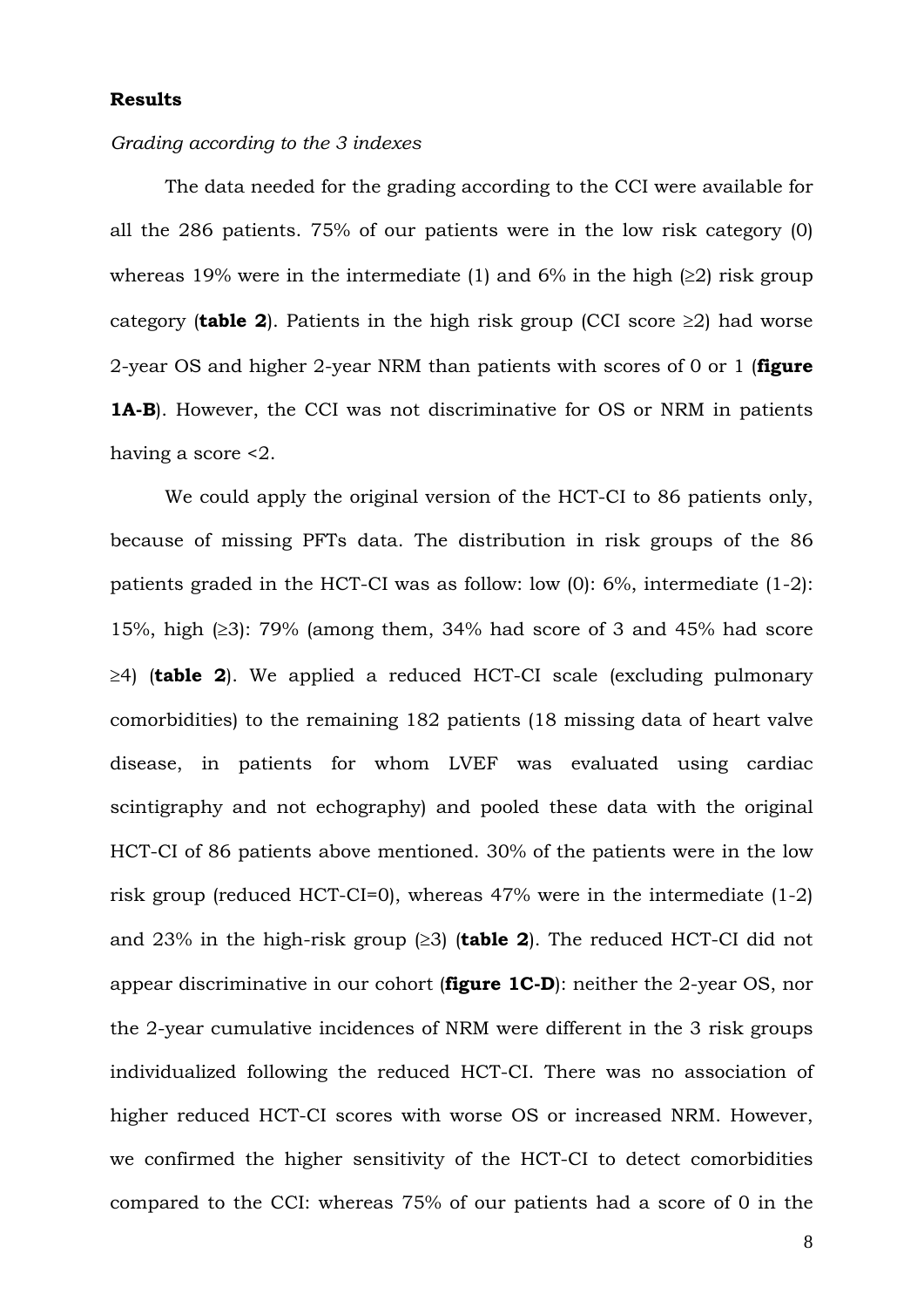CCI, they were only 6% with the original version of the HCT-CI and 30% in the reduced version.

The original version of the PAM score was applicable to only 81 patients and the adjusted version (multiplication by 1.25 after a 40 points grading, this latter one excluding FEV1 and DLCO) was applied to the remaining 205 patients. Distribution into risk groups according to the PAM and to the adjusted PAM is presented in **table 2**. Stratification into risk groups according to the adjusted PAM allowed us to identify 3 groups with distinct 2-year OS (**figure 1 E-F**). However, the adjusted PAM did not predict NRM in our cohort.

As, until recently, PFTs were not performed for our patients before allogeneic HSCT per protocol but according to the physician's suspicion of altered lung function, we performed another analysis assuming that PFTs were no assessed before allogeneic HSCT because of low probability of altered lung function, and we assigned patients with missing values to the best lung function category of the HCT-CI and the PAM. This did not modify significantly the results and did not lead to improve the discriminative properties of the HCT-CI and of the PAM in our patient cohort.

## *Statistical comparison of the 3 indexes*

The discriminative properties of the 3 indexes were rather low in our population. C-indexes for OS were of 0.514, 0.499 and 0.579 for the CCI, reduced HCT-CI and adjusted PAM score, respectively. Based on the likelihood ratio, there was no association of the reduced HCT-CI with OS and NRM in our cohort. Compared to the reduced HCT-CI, the likelihood ratio and the c-index were higher for the CCI, for both OS and NRM. Based on the likelihood ratio, there was an association of higher adjusted PAM scores with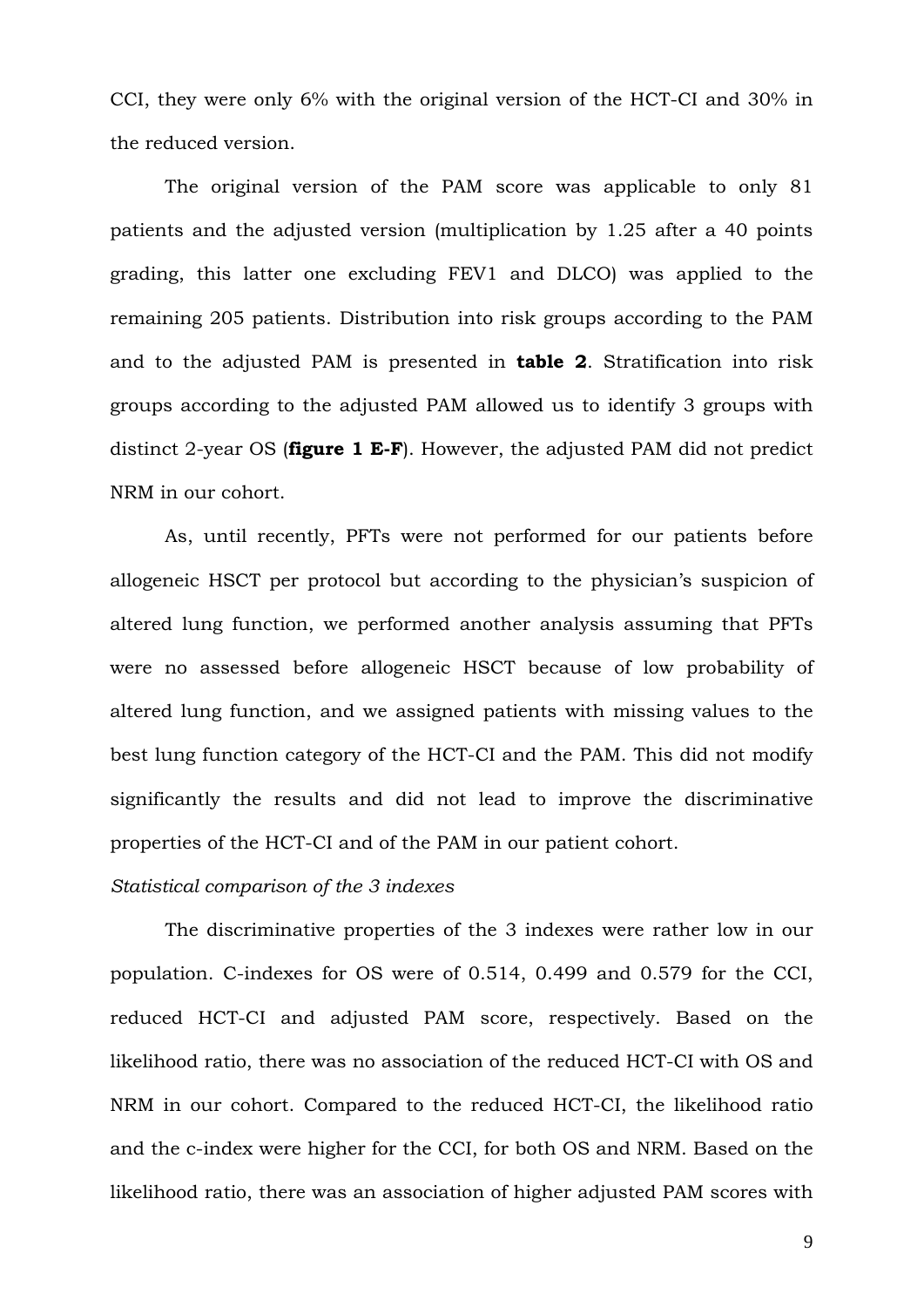worse OS. For OS and NRM, the c-index was significantly higher for the adjusted PAM score than for the CCI and the reduced HTC-CI.

Grading of our patients according to the 3 different scales showed that the CCI identified a high-risk group, with decreased OS and increased NRM. However, the CCI was of limited value because this high-risk group corresponded to less than 10% of our cohort. The HCT-CI, either in its original version or as reduced version excluding the pulmonary comorbidities, was not significant in our cohort. The adjusted PAM score identified three distinct risk groups for OS.

## *Study of non relapse mortality*

Finally since none of the previously described indexes reliably predict NRM in our patient's cohort, we ran multivariate analyses taking into account single factors and potent detrimental effects of each parameter of the different indexes. Results are displayed in **tables 3 and 4**. Aside from classical factors that include older age and transplant from matched unrelated or mismatched donor, only hepatic disease as defined in the CCI proved to predict NRM in our patient's cohort, by multivariate analysis. Excluding patients with Fanconi anemia, thalassemic syndromes and sickle cell disease which are over-represented in the Saint Louis cohort did not affect the results significantly.

## **Discussion**

In this study we aimed to test and validate the HCT-CI and the PAM score on an external population, and to know which of these two indexes best predict HSCT outcomes in our patient's population. Unfortunately the HCT-CI did not predict OS or NRM in our population. Although the PAM was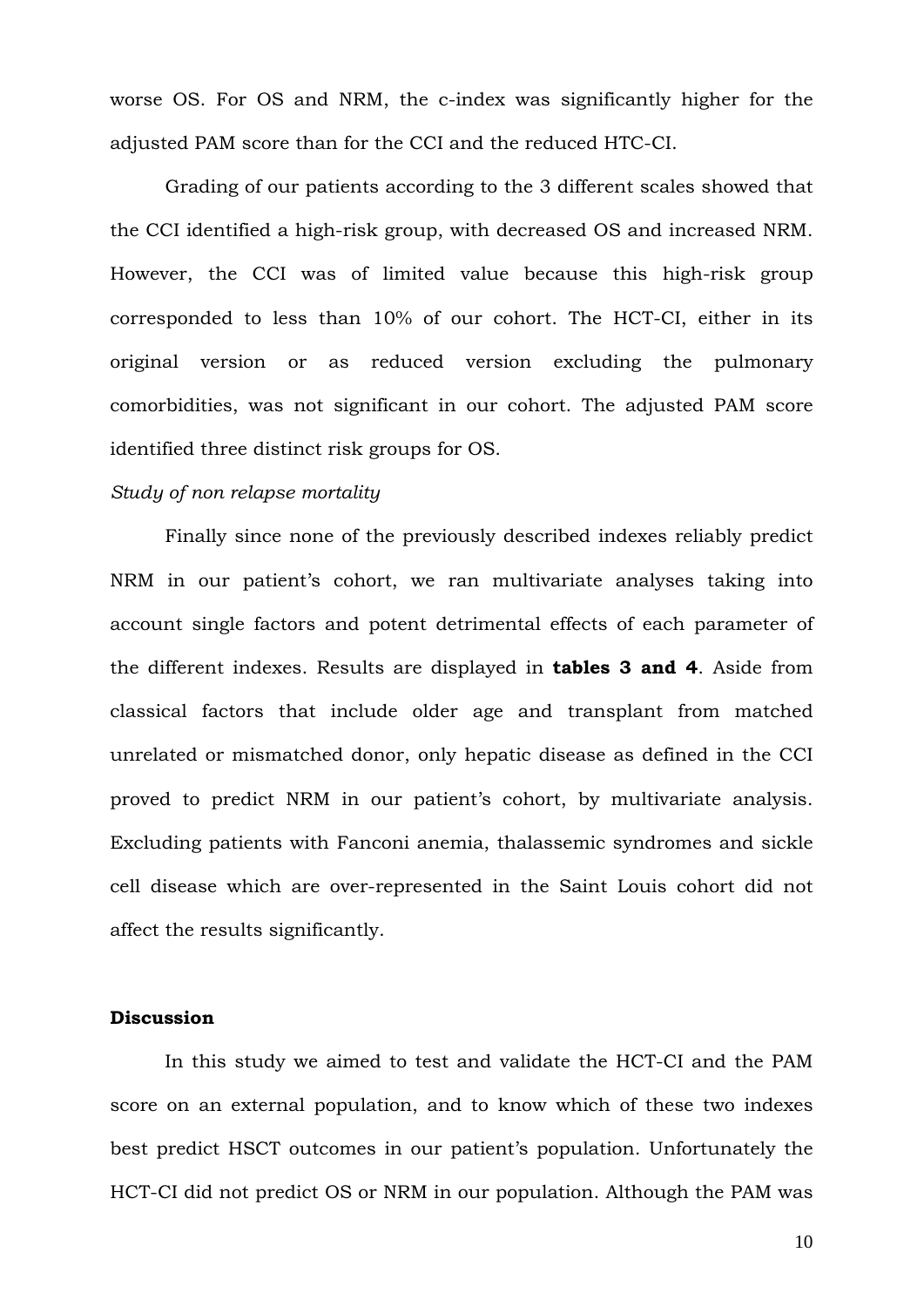moderately predictive of OS, it did not perform as well as it did in the original study. Furthermore, the PAM was not designed to predict NRM, and therefore, could not be assessed for NRM in our population. Indeed only liver disease as defined by the CCI add in predicting NRM better than the classical age and donor type factors.

As pulmonary comorbidities are heavily weighted in the HCT-CI and have been demonstrated to significantly influence post-transplant outcome, it is not surprising that the reduced HCT-CI (which excluded PFTs data) is not predictive in our cohort. However, the adjusted version of the PAM score still discriminates 3 risk groups for OS. We hypothesized that the lack of pulmonary comorbidities was not the only reason for which the HCT-CI is not discriminative in our cohort. We then searched for reasons to explain theses differences with the original studies of the HCT-CI and the PAM.

We compared patients' characteristics in the different studies and this revealed significant differences. In our cohort, we included children below 15 years of age, representing 20% of our population. Children were also included in Sorror's cohort (unknown percentage), whereas there was no patient below 15 years of age in Parimon's study. Concerning the underlying hematological disease, our cohort included less CML (6% compared to 20% by Sorror and 36% by Parimon) and less MDS (5% compared to 19% by Sorror and 15% by Parimon) but more ALL, more non-malignant disease and some Fanconi anemia. Our cohort also included 14% of cord blood transplant (7% of single- and 7% of double-cord blood transplant), whereas there was not any one in Sorror's cohort and only 1% in Parimon's development cohort (data non available for the validation cohort). Peripheral blood stem cells were used as hematopoietic stem cell source for 71% of the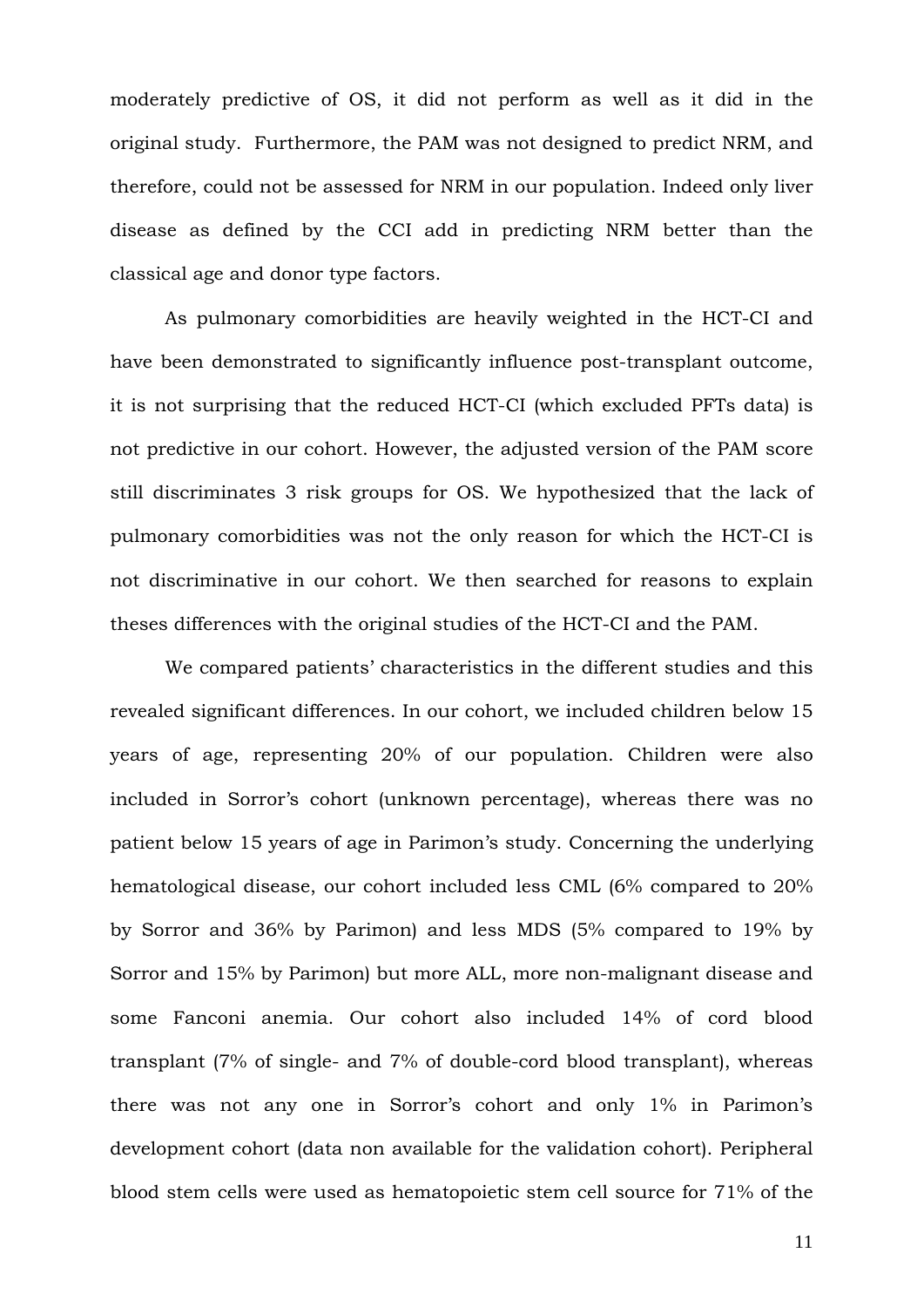patients in Sorror's study, whereas it represented only 23% of the development cohort of Parimon and 43% of our population. Patients were allografted from 1997 to 2003 in Sorror's study and from 1990 to 2002 in Parimon's one, and we recorded data of patients allografted from April 2004 to December 2006. This might contribute to the appearent difference in mortality rates between the different cohorts. Our 2-year mortality rate of 34% is lower than Parimon's one (51% for the entire validation cohort) and than Sorror's one, which might have influenced the performance of the predictor model. It was also worth investigating that the association of donor type and outcomes may be confounded by disease risk. However, both variables appeared in the multiple model developed in the adults with haematological malignancies, so the possible confounding was removed by adjustment. Nevertheless, we tested for a possible interaction between both, that was not significant (p=0.56). In the whole cohort, disease risk was not kept by the model selection procedure.

Distribution of the comorbidity indexes according to the type of conditioning regimen showed that there were more non myeloablative than myeloablative patients which had a CCI  $\geq$  2 (11% of non myeloablative versus 3% of myeloablative). In the original study of the HCT-CI, non myeloablative patients had higher comorbidity scores<sup>12</sup>. In our cohort, for the original version of the HCT-CI, there were no differences in the repartition of the patients in the different risk groups. More ablative than non myeloablative patients had PAM scores (either as original or adjusted version) corresponding to the low risk category.

The frequency of comorbidities also slightly differs between populations. In Sorror's study, the most prevalent comorbidities are mild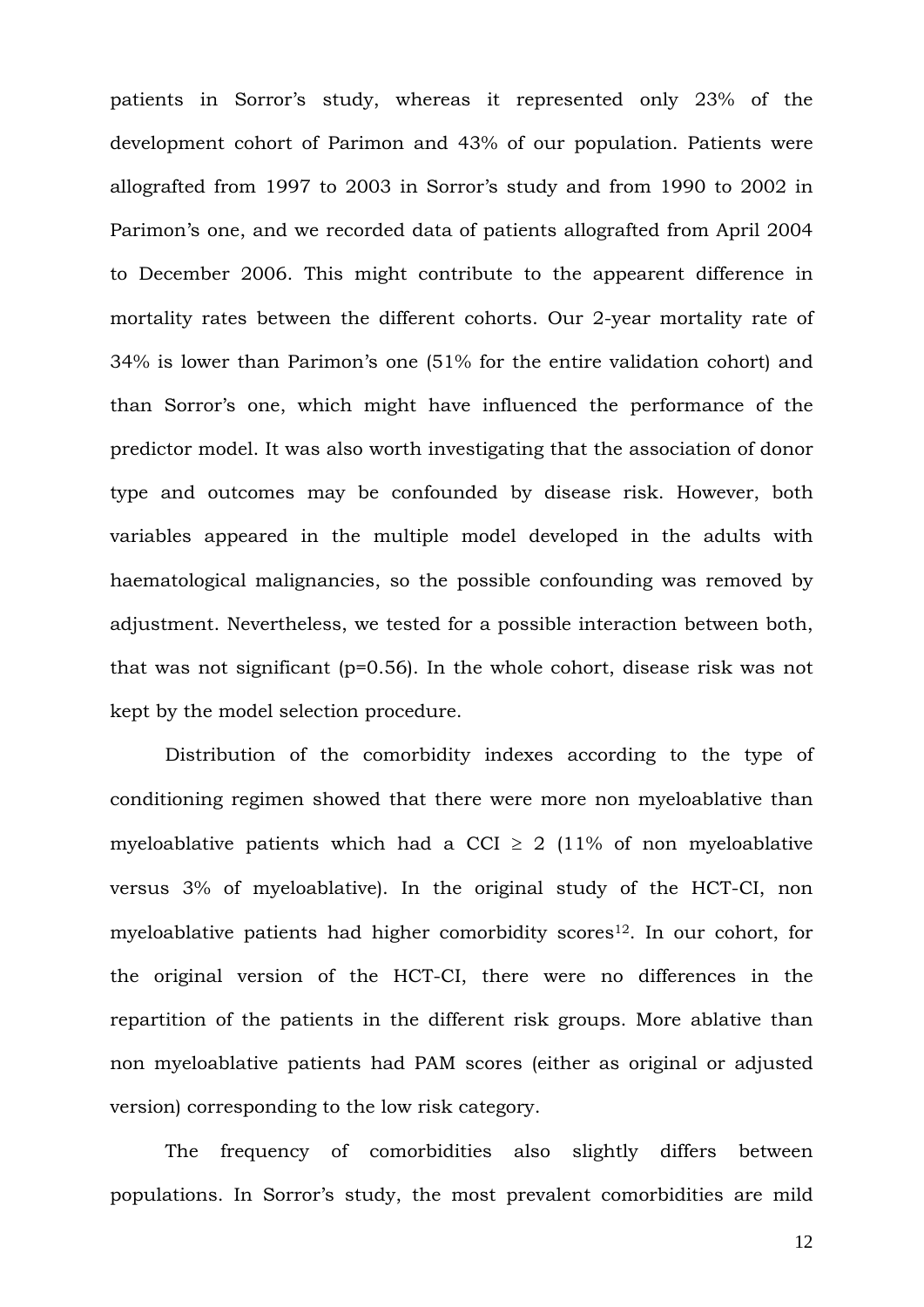(16%) and moderate (24%) pulmonary abnormalities, mild hepatic abnormalities (16%), mild renal abnormalities (10%) and hypertension (10%). In our population, the most frequently encountered comorbidities are moderate and severe pulmonary abnormalities (28% and 47%, in the population of patients having performed PFTs before the allogeneic HSCT), all hepatic abnormalities (mild: 32%, moderate/severe: 16%), and also infection (which was present in 23% of our patients versus only 4% of patients in Sorror's study).

To demonstrate its ability to predict outcome in other patients' groups, the HCT-CI was tested in a cohort of patients with AML in first complete remission undergoing allogeneic HSCT and transplanted either at the MDACC or at the FHCRC17. In this study, the HCT-CI was demonstrated to be more sensitive than the CCI to capture comorbidities and to predict outcome. However, multivariate analysis of risk factors for OS and NRM showed that there were no differences between the intermediate and the high-risk HCT-CI groups for both outcomes in the MDACC cohort, whereas the 3 HCT-CI risk groups of the FHCRC cohort presented significant differences for OS and NRM. Moreover, this same multivariate analysis didn't show in the MDACC cohort any influence on outcome of classical factors such as age, donor type and cytogenetics.

We studied the prognostic value of each comorbidity factor included in the CCI and in the HCT-CI. In the CCI, the comorbidities whose prevalence was high enough to study the predictive value were: hypertension, congestive heart failure, cerebrovascular disease, mild hepatic disease and solid tumor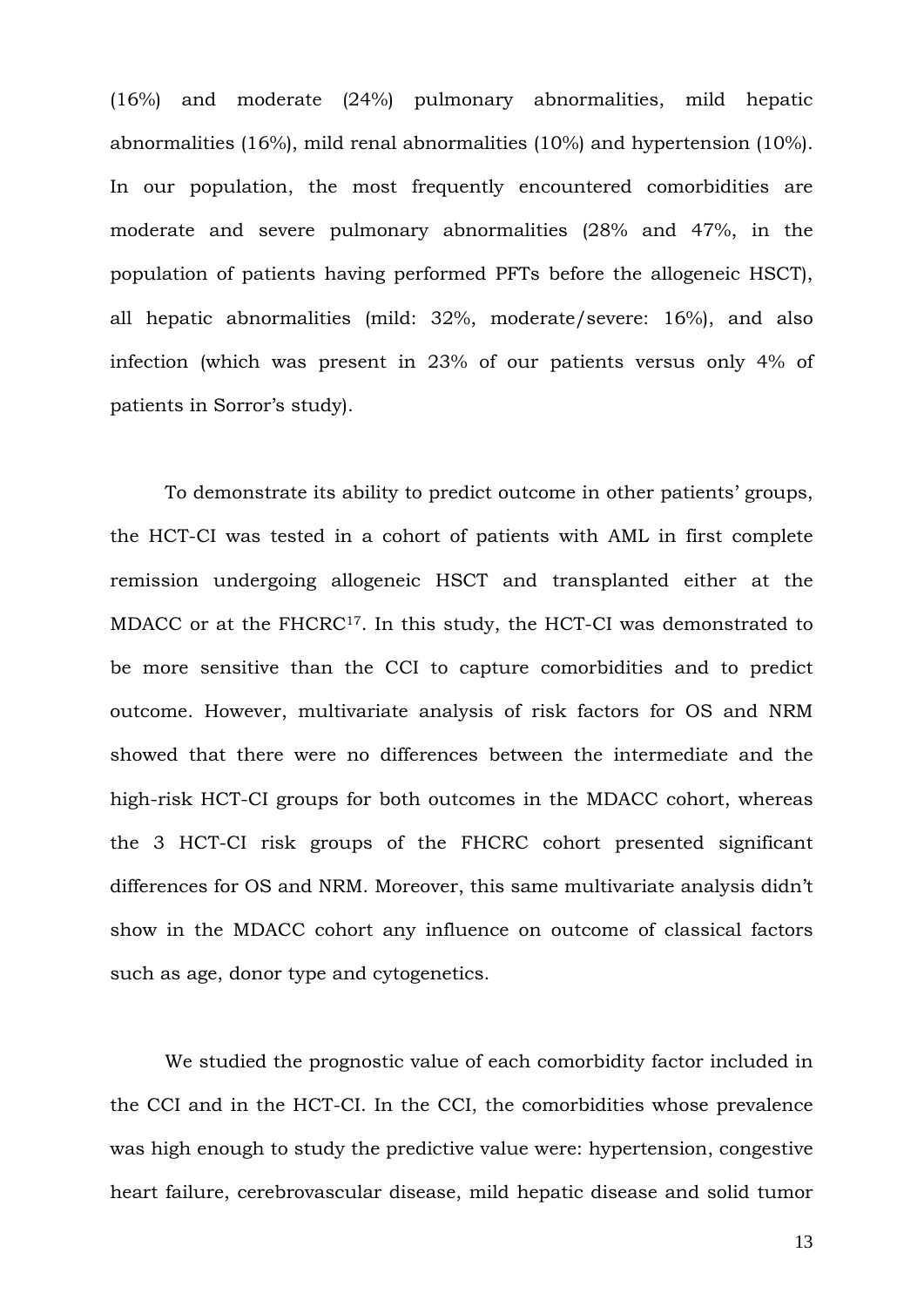without metastases. Univariate analysis showed that none of these variables were significantly predictive for OS or NRM. This is quite surprising because the CCI allowed us to discriminate one high-risk group with altered OS and higher NRM.

Concerning the HCT-CI, we studied the prognostic value of comorbidities whose prevalence was higher than 3% (cardiac disease, cerebrovascular disease, psychiatric disturbance, hepatic disease, pulmonary disease, infection and heart valve disease). In the HCT-CI design study, only comorbidities with an adjusted multivariate hazard ratio (HR) > 1.3 were taken in account. Applying this to our population, psychiatric disturbance was significant in multivariate analysis for OS and NRM (with HR of 1.5 and 1.6 respectively), and heart valve disease was a significant predictor for OS (HR of 1.5 by multivariate analysis). The other comorbidities were not predictive for OS or NRM, even the newly included item "infection".

 For the PAM score, we compared the data of the original PAM study with ours. In our cohort, 40% of patients received a non myeloablative conditioning regimen (versus 6% in the PAM study) and none of our patients received more than 12 Gy TBI (compared to 35% in the PAM study). We compared the scores attributed by Parimon to the different comorbidity items of the PAM score to the scores we calculated for the very same items in our population. The number of patients was insufficient to conclude for the items: age above 60, TBI>12Gy and serum creatinine level > 1.2mg/L. Results for the other items are reported in **table 5**.

One major limitation of our study is the absence of pre-transplant pulmonary function tests (PFTs) in 70% of the study population. Until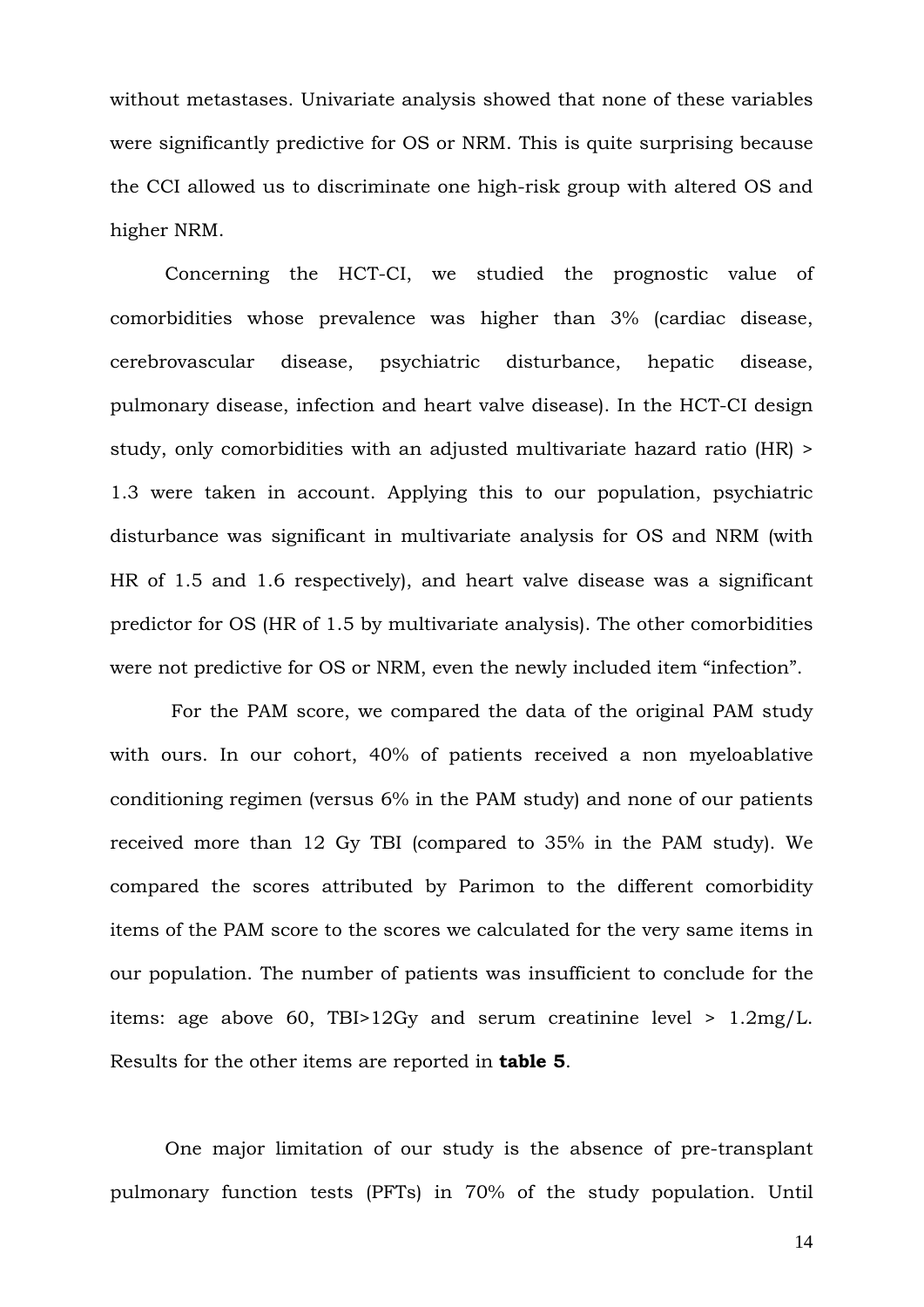recently, pre-transplant PFTs were not systematically performed in all our patients although post-transplant PFTs were systematically performed around day 100 post-transplant to detect early alterations of PFTs post transplant. The unavailability of baseline PFTs in a high percentage of our population did not allow us to calculate properly the HCT-CI and the PAM score in our population. The adjusted version of the PAM was, nevertheless, a significant predictor of overall survival in our population. Another limitation of our study is that the data were collected retrospectively on the basis of the review of the patients' medical reports.

## **Conclusion**

In conclusion, this study confirms that the HCT-CI detects comorbidities in a higher percentage of patients than the CCI does. In our cohort, the CCI identified a small high-risk subpopulation with decreased OS and increased NRM after allogeneic HSCT. A reduced version of the HCT-CI was not discriminative either for OS or for NRM. An adjusted version of the PAM excluding FEV1 and DLCO allowed to discriminate 3 risk groups with distinct 2-year overall survival. The HCT-CI has been endorsed by the CIBMTR and data will be prospectively collected on thousands of patients, without previous prospective validation. Thus, a study aiming to prospectively study the impact of comorbidities in several centers in Europe and in the USA is timely and warranted for patient counseling and comparisons of results from different groups.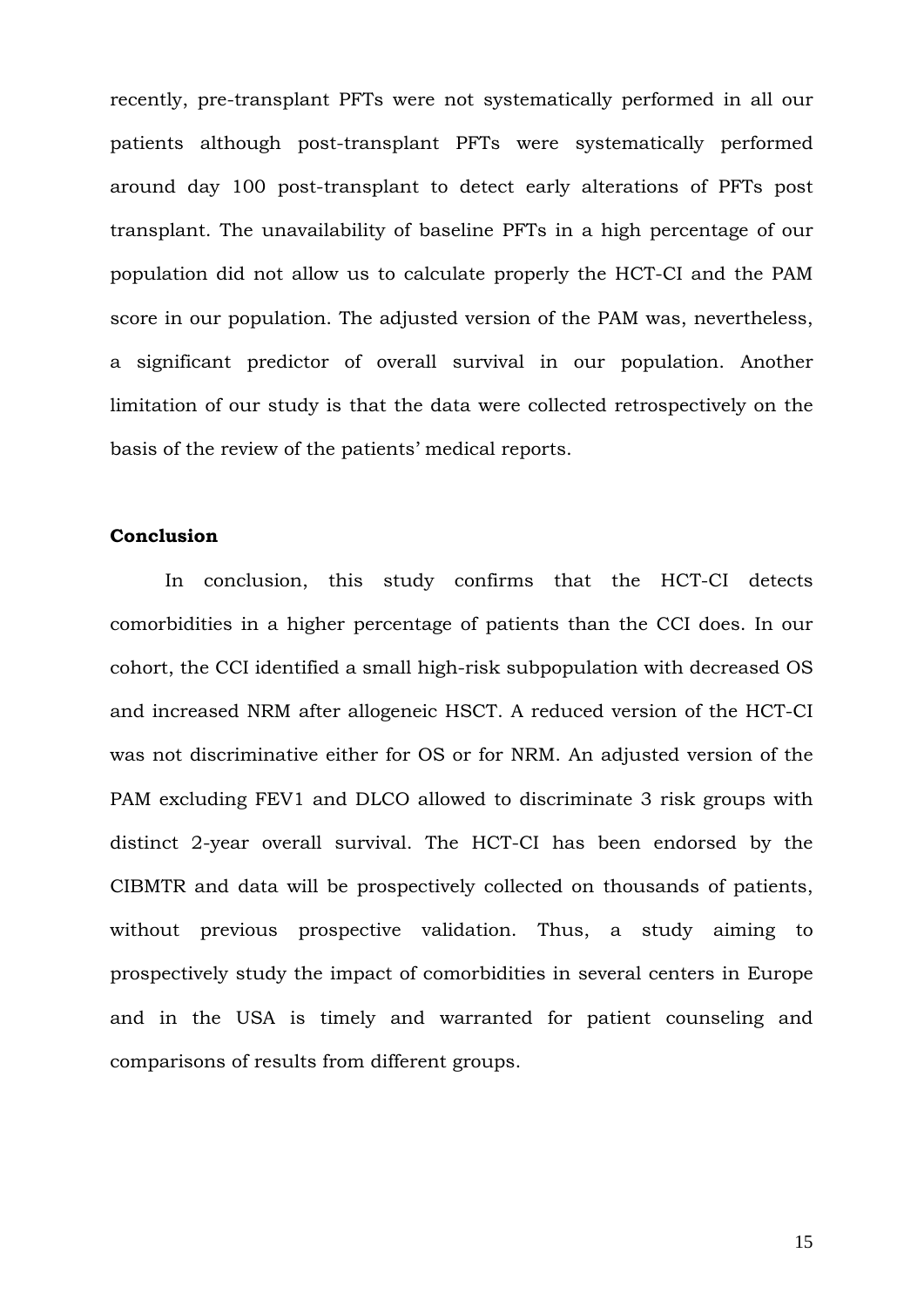## **References**

1. Bacigalupo A, Sormani MP, Lamparelli T, Gualandi F, Occhini D, Bregante S et al. Reducing transplant-related mortality after allogeneic hematopoietic stem cell transplantation. *Haematologica* 2004: **89**; 1238-47.

2. Artz AS, Pollyea DA, Kocherginsky M, Stock W, Rich E, Odenike O et al. Performance status and comorbidity predict transplant-related mortality after allogeneic hematopoietic cell transplantation. *Biol Blood Marrow Transplant* 2006: **12**; 954-64.

3. [Charlson ME](http://www.ncbi.nlm.nih.gov/sites/entrez?Db=pubmed&Cmd=Search&Term=%22Charlson%20ME%22%5BAuthor%5D&itool=EntrezSystem2.PEntrez.Pubmed.Pubmed_ResultsPanel.Pubmed_RVAbstractPlus), [Pompei P,](http://www.ncbi.nlm.nih.gov/sites/entrez?Db=pubmed&Cmd=Search&Term=%22Pompei%20P%22%5BAuthor%5D&itool=EntrezSystem2.PEntrez.Pubmed.Pubmed_ResultsPanel.Pubmed_RVAbstractPlus) [Ales KL](http://www.ncbi.nlm.nih.gov/sites/entrez?Db=pubmed&Cmd=Search&Term=%22Ales%20KL%22%5BAuthor%5D&itool=EntrezSystem2.PEntrez.Pubmed.Pubmed_ResultsPanel.Pubmed_RVAbstractPlus), [MacKenzie CR](http://www.ncbi.nlm.nih.gov/sites/entrez?Db=pubmed&Cmd=Search&Term=%22MacKenzie%20CR%22%5BAuthor%5D&itool=EntrezSystem2.PEntrez.Pubmed.Pubmed_ResultsPanel.Pubmed_RVAbstractPlus). A new method of classifying prognostic comorbidity in longitudinal studies: development and validation. *[J Chronic Dis](javascript:AL_get(this,%20)* 1987: **40**; 373-83.

4. Extermann M. Measurement and impact of comorbidity in older cancer patients. *Crit Rev Oncol Hemato* 2000: **35**; 181-200.

5. Bolwell BJ. Are predictive factors clinically useful in bone marrow transplantation? *Bone Marrow Transplant* 2003: **32**; 853-61.

6. Alamo J, Shahjahan M, Lazarus HM, de Lima M, Giralt SA. Comorbidity indices in hematopoietic stem cell transplantation: a new report card. *Bone Marrow Transplant* 2005: **36**; 475-9

7. [de Groot V,](http://www.ncbi.nlm.nih.gov/sites/entrez?Db=pubmed&Cmd=Search&Term=%22de%20Groot%20V%22%5BAuthor%5D&itool=EntrezSystem2.PEntrez.Pubmed.Pubmed_ResultsPanel.Pubmed_RVAbstractPlus) [Beckerman H](http://www.ncbi.nlm.nih.gov/sites/entrez?Db=pubmed&Cmd=Search&Term=%22Beckerman%20H%22%5BAuthor%5D&itool=EntrezSystem2.PEntrez.Pubmed.Pubmed_ResultsPanel.Pubmed_RVAbstractPlus), [Lankhorst GJ,](http://www.ncbi.nlm.nih.gov/sites/entrez?Db=pubmed&Cmd=Search&Term=%22Lankhorst%20GJ%22%5BAuthor%5D&itool=EntrezSystem2.PEntrez.Pubmed.Pubmed_ResultsPanel.Pubmed_RVAbstractPlus) [Bouter LM](http://www.ncbi.nlm.nih.gov/sites/entrez?Db=pubmed&Cmd=Search&Term=%22Bouter%20LM%22%5BAuthor%5D&itool=EntrezSystem2.PEntrez.Pubmed.Pubmed_ResultsPanel.Pubmed_RVAbstractPlus). How to measure comorbidity. a critical review of available methods. *[J Clin Epidemiol](javascript:AL_get(this,%20)* 2003: **56**; 221-9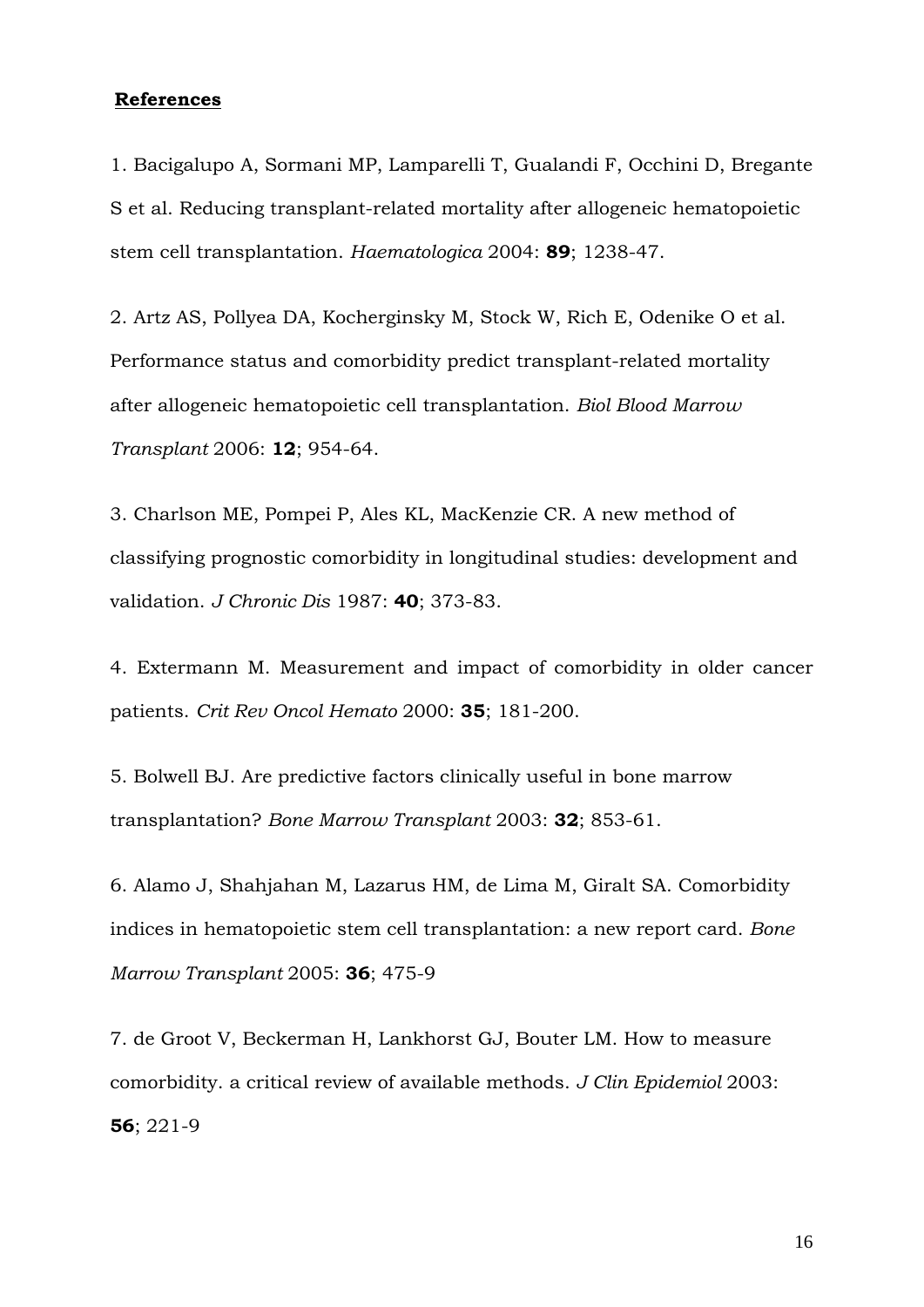8. Charlson M, Szatrowski TP, Peterson J, Gold J. Validation of a combined comorbidity index. *J Clin Epidemiol* 1994: **47**; 1245-51.

9. [Diaconescu R](http://www.ncbi.nlm.nih.gov/sites/entrez?Db=pubmed&Cmd=Search&Term=%22Diaconescu%20R%22%5BAuthor%5D&itool=EntrezSystem2.PEntrez.Pubmed.Pubmed_ResultsPanel.Pubmed_RVAbstractPlus), [Flowers CR,](http://www.ncbi.nlm.nih.gov/sites/entrez?Db=pubmed&Cmd=Search&Term=%22Flowers%20CR%22%5BAuthor%5D&itool=EntrezSystem2.PEntrez.Pubmed.Pubmed_ResultsPanel.Pubmed_RVAbstractPlus) [Storer B](http://www.ncbi.nlm.nih.gov/sites/entrez?Db=pubmed&Cmd=Search&Term=%22Storer%20B%22%5BAuthor%5D&itool=EntrezSystem2.PEntrez.Pubmed.Pubmed_ResultsPanel.Pubmed_RVAbstractPlus), [Sorror ML,](http://www.ncbi.nlm.nih.gov/sites/entrez?Db=pubmed&Cmd=Search&Term=%22Sorror%20ML%22%5BAuthor%5D&itool=EntrezSystem2.PEntrez.Pubmed.Pubmed_ResultsPanel.Pubmed_RVAbstractPlus) [Maris MB,](http://www.ncbi.nlm.nih.gov/sites/entrez?Db=pubmed&Cmd=Search&Term=%22Maris%20MB%22%5BAuthor%5D&itool=EntrezSystem2.PEntrez.Pubmed.Pubmed_ResultsPanel.Pubmed_RVAbstractPlus) [Maloney DG](http://www.ncbi.nlm.nih.gov/sites/entrez?Db=pubmed&Cmd=Search&Term=%22Maloney%20DG%22%5BAuthor%5D&itool=EntrezSystem2.PEntrez.Pubmed.Pubmed_ResultsPanel.Pubmed_RVAbstractPlus), et al. Morbidity and mortality with nonmyeloablative compared with myeloablative conditioning before hematopoietic cell transplantation from HLA-matched related donors. *[Blood](javascript:AL_get(this,%20)* 2004: **104**; 1550-8.

10. [Sorror ML,](http://www.ncbi.nlm.nih.gov/sites/entrez?Db=pubmed&Cmd=Search&Term=%22Sorror%20ML%22%5BAuthor%5D&itool=EntrezSystem2.PEntrez.Pubmed.Pubmed_ResultsPanel.Pubmed_RVAbstractPlusDrugs1) [Maris MB](http://www.ncbi.nlm.nih.gov/sites/entrez?Db=pubmed&Cmd=Search&Term=%22Maris%20MB%22%5BAuthor%5D&itool=EntrezSystem2.PEntrez.Pubmed.Pubmed_ResultsPanel.Pubmed_RVAbstractPlusDrugs1), [Storer B,](http://www.ncbi.nlm.nih.gov/sites/entrez?Db=pubmed&Cmd=Search&Term=%22Storer%20B%22%5BAuthor%5D&itool=EntrezSystem2.PEntrez.Pubmed.Pubmed_ResultsPanel.Pubmed_RVAbstractPlusDrugs1) [Sandmaier BM,](http://www.ncbi.nlm.nih.gov/sites/entrez?Db=pubmed&Cmd=Search&Term=%22Sandmaier%20BM%22%5BAuthor%5D&itool=EntrezSystem2.PEntrez.Pubmed.Pubmed_ResultsPanel.Pubmed_RVAbstractPlusDrugs1) [Diaconescu R,](http://www.ncbi.nlm.nih.gov/sites/entrez?Db=pubmed&Cmd=Search&Term=%22Diaconescu%20R%22%5BAuthor%5D&itool=EntrezSystem2.PEntrez.Pubmed.Pubmed_ResultsPanel.Pubmed_RVAbstractPlusDrugs1) [Flowers](http://www.ncbi.nlm.nih.gov/sites/entrez?Db=pubmed&Cmd=Search&Term=%22Flowers%20C%22%5BAuthor%5D&itool=EntrezSystem2.PEntrez.Pubmed.Pubmed_ResultsPanel.Pubmed_RVAbstractPlusDrugs1)  [C,](http://www.ncbi.nlm.nih.gov/sites/entrez?Db=pubmed&Cmd=Search&Term=%22Flowers%20C%22%5BAuthor%5D&itool=EntrezSystem2.PEntrez.Pubmed.Pubmed_ResultsPanel.Pubmed_RVAbstractPlusDrugs1) et al. Comparing morbidity and mortality of HLA-matched unrelated donor hematopoietic cell transplantation after nonmyeloablative and myeloablative conditioning: influence of pretransplantation comorbidities. *[Blood](javascript:AL_get(this,%20)* 2004: **104**; 961-8.

11. Shahjahan M, Alamo J, de Lima M, Khouri I, Gajewski J, Andersson B et al. Effect of comorbidities on allogeneic hematopoietic stem cell transplant outcomes in AML/MDS patients in first complete remission. *Biol Blood Marrow Transplant* 2004: **10 Suppl 1**; S12-13.

12. [Sorror ML,](http://www.ncbi.nlm.nih.gov/sites/entrez?Db=pubmed&Cmd=Search&Term=%22Sorror%20ML%22%5BAuthor%5D&itool=EntrezSystem2.PEntrez.Pubmed.Pubmed_ResultsPanel.Pubmed_RVAbstractPlusDrugs1) [Maris MB](http://www.ncbi.nlm.nih.gov/sites/entrez?Db=pubmed&Cmd=Search&Term=%22Maris%20MB%22%5BAuthor%5D&itool=EntrezSystem2.PEntrez.Pubmed.Pubmed_ResultsPanel.Pubmed_RVAbstractPlusDrugs1), [Storb R](http://www.ncbi.nlm.nih.gov/sites/entrez?Db=pubmed&Cmd=Search&Term=%22Storb%20R%22%5BAuthor%5D&itool=EntrezSystem2.PEntrez.Pubmed.Pubmed_ResultsPanel.Pubmed_RVAbstractPlusDrugs1), [Baron F](http://www.ncbi.nlm.nih.gov/sites/entrez?Db=pubmed&Cmd=Search&Term=%22Baron%20F%22%5BAuthor%5D&itool=EntrezSystem2.PEntrez.Pubmed.Pubmed_ResultsPanel.Pubmed_RVAbstractPlusDrugs1), [Sandmaier BM](http://www.ncbi.nlm.nih.gov/sites/entrez?Db=pubmed&Cmd=Search&Term=%22Sandmaier%20BM%22%5BAuthor%5D&itool=EntrezSystem2.PEntrez.Pubmed.Pubmed_ResultsPanel.Pubmed_RVAbstractPlusDrugs1), [Maloney DG](http://www.ncbi.nlm.nih.gov/sites/entrez?Db=pubmed&Cmd=Search&Term=%22Maloney%20DG%22%5BAuthor%5D&itool=EntrezSystem2.PEntrez.Pubmed.Pubmed_ResultsPanel.Pubmed_RVAbstractPlusDrugs1) et al. Hematopoietic cell transplantation (HCT)-specific comorbidity index: a new tool for risk assessment before allogeneic HCT. *[Blood](javascript:AL_get(this,%20)* 2005: **106**; 2912- 9.

13. [Parimon T,](http://www.ncbi.nlm.nih.gov/sites/entrez?Db=pubmed&Cmd=Search&Term=%22Parimon%20T%22%5BAuthor%5D&itool=EntrezSystem2.PEntrez.Pubmed.Pubmed_ResultsPanel.Pubmed_RVAbstractPlusDrugs1) [Au DH](http://www.ncbi.nlm.nih.gov/sites/entrez?Db=pubmed&Cmd=Search&Term=%22Au%20DH%22%5BAuthor%5D&itool=EntrezSystem2.PEntrez.Pubmed.Pubmed_ResultsPanel.Pubmed_RVAbstractPlusDrugs1), [Martin PJ,](http://www.ncbi.nlm.nih.gov/sites/entrez?Db=pubmed&Cmd=Search&Term=%22Martin%20PJ%22%5BAuthor%5D&itool=EntrezSystem2.PEntrez.Pubmed.Pubmed_ResultsPanel.Pubmed_RVAbstractPlusDrugs1) [Chien JW](http://www.ncbi.nlm.nih.gov/sites/entrez?Db=pubmed&Cmd=Search&Term=%22Chien%20JW%22%5BAuthor%5D&itool=EntrezSystem2.PEntrez.Pubmed.Pubmed_ResultsPanel.Pubmed_RVAbstractPlusDrugs1). A risk score for mortality after allogeneic hematopoietic cell transplantation. *[Ann Intern Med](javascript:AL_get(this,%20)* 2006: **144**; 407-14.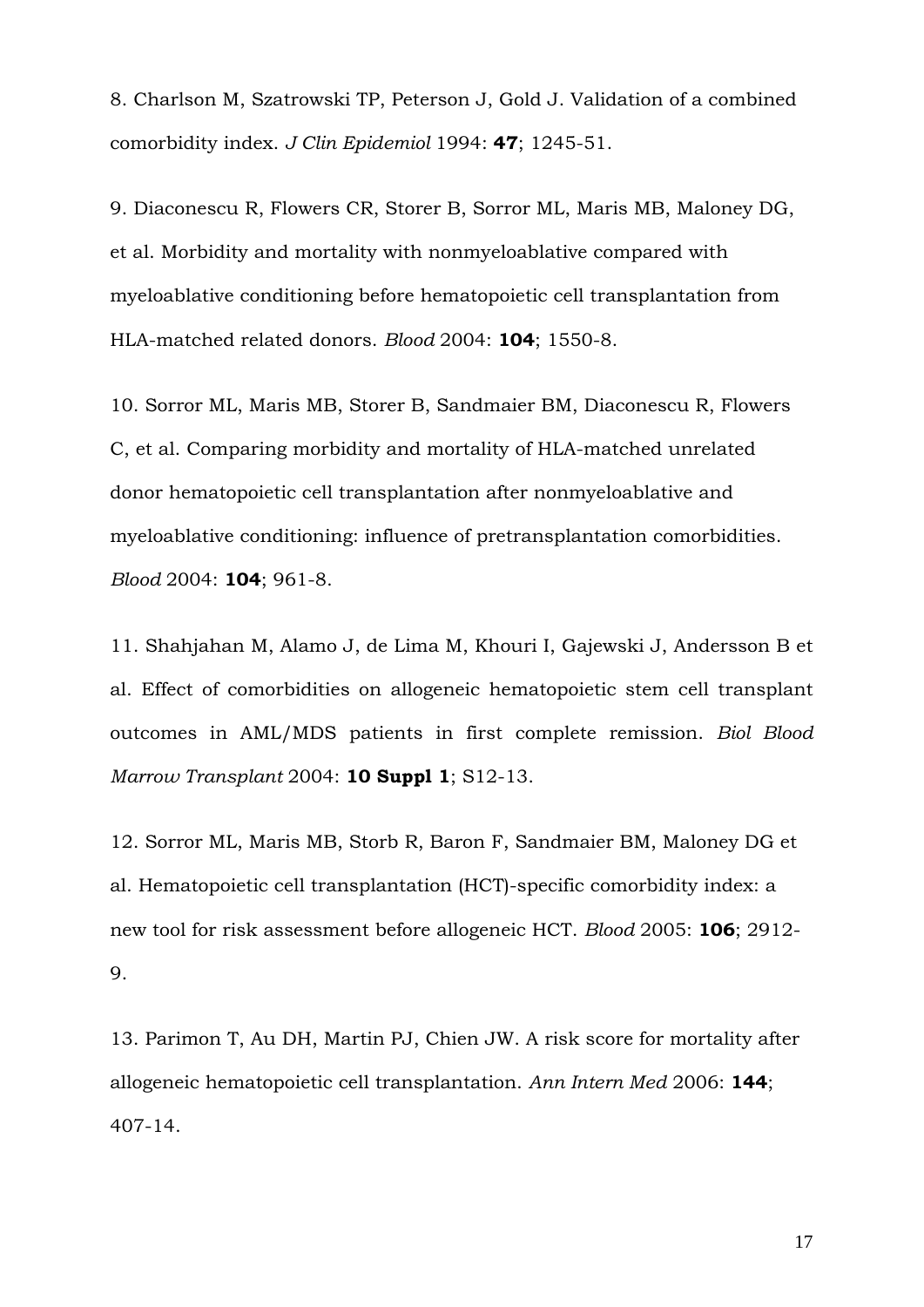14. Kalbfleisch JD, Prentice RL. The statistical analysis of failure time data. John Wiley & Sons, editor. New York (NY); 1980: 163-178.

15. [Harrell FE Jr,](http://www.ncbi.nlm.nih.gov/sites/entrez?Db=pubmed&Cmd=Search&Term=%22Harrell%20FE%20Jr%22%5BAuthor%5D&itool=EntrezSystem2.PEntrez.Pubmed.Pubmed_ResultsPanel.Pubmed_RVAbstractPlus) [Lee KL,](http://www.ncbi.nlm.nih.gov/sites/entrez?Db=pubmed&Cmd=Search&Term=%22Lee%20KL%22%5BAuthor%5D&itool=EntrezSystem2.PEntrez.Pubmed.Pubmed_ResultsPanel.Pubmed_RVAbstractPlus) [Califf RM](http://www.ncbi.nlm.nih.gov/sites/entrez?Db=pubmed&Cmd=Search&Term=%22Califf%20RM%22%5BAuthor%5D&itool=EntrezSystem2.PEntrez.Pubmed.Pubmed_ResultsPanel.Pubmed_RVAbstractPlus), [Pryor DB,](http://www.ncbi.nlm.nih.gov/sites/entrez?Db=pubmed&Cmd=Search&Term=%22Pryor%20DB%22%5BAuthor%5D&itool=EntrezSystem2.PEntrez.Pubmed.Pubmed_ResultsPanel.Pubmed_RVAbstractPlus) [Rosati RA.](http://www.ncbi.nlm.nih.gov/sites/entrez?Db=pubmed&Cmd=Search&Term=%22Rosati%20RA%22%5BAuthor%5D&itool=EntrezSystem2.PEntrez.Pubmed.Pubmed_ResultsPanel.Pubmed_RVAbstractPlus) Regression modelling strategies for improved prognostic prediction. *[Stat Med](javascript:AL_get(this,%20)* 1984: **3**; 143-52.

16. Harrell FE, Jr. Regression modeling stategies: with applications to linear models, logistic regression and survival analysis. Springer-Verlag, editor. New York (NY); 2001: 249-253

17. [Sorror ML,](http://www.ncbi.nlm.nih.gov/sites/entrez?Db=pubmed&Cmd=Search&Term=%22Sorror%20ML%22%5BAuthor%5D&itool=EntrezSystem2.PEntrez.Pubmed.Pubmed_ResultsPanel.Pubmed_RVAbstractPlusDrugs1) [Giralt S,](http://www.ncbi.nlm.nih.gov/sites/entrez?Db=pubmed&Cmd=Search&Term=%22Giralt%20S%22%5BAuthor%5D&itool=EntrezSystem2.PEntrez.Pubmed.Pubmed_ResultsPanel.Pubmed_RVAbstractPlusDrugs1) [Sandmaier BM,](http://www.ncbi.nlm.nih.gov/sites/entrez?Db=pubmed&Cmd=Search&Term=%22Sandmaier%20BM%22%5BAuthor%5D&itool=EntrezSystem2.PEntrez.Pubmed.Pubmed_ResultsPanel.Pubmed_RVAbstractPlusDrugs1) [De Lima M](http://www.ncbi.nlm.nih.gov/sites/entrez?Db=pubmed&Cmd=Search&Term=%22De%20Lima%20M%22%5BAuthor%5D&itool=EntrezSystem2.PEntrez.Pubmed.Pubmed_ResultsPanel.Pubmed_RVAbstractPlusDrugs1), [Shahjahan M,](http://www.ncbi.nlm.nih.gov/sites/entrez?Db=pubmed&Cmd=Search&Term=%22Shahjahan%20M%22%5BAuthor%5D&itool=EntrezSystem2.PEntrez.Pubmed.Pubmed_ResultsPanel.Pubmed_RVAbstractPlusDrugs1) [Maloney](http://www.ncbi.nlm.nih.gov/sites/entrez?Db=pubmed&Cmd=Search&Term=%22Maloney%20DG%22%5BAuthor%5D&itool=EntrezSystem2.PEntrez.Pubmed.Pubmed_ResultsPanel.Pubmed_RVAbstractPlusDrugs1)  [DG](http://www.ncbi.nlm.nih.gov/sites/entrez?Db=pubmed&Cmd=Search&Term=%22Maloney%20DG%22%5BAuthor%5D&itool=EntrezSystem2.PEntrez.Pubmed.Pubmed_ResultsPanel.Pubmed_RVAbstractPlusDrugs1) et al. Hematopoietic cell transplantation specific comorbidity index as an outcome predictor for patients with acute myeloid leukemia in first remission: combined FHCRC and MDACC experiences. *[Blood](javascript:AL_get(this,%20)* 2007:**10**; 4606-13.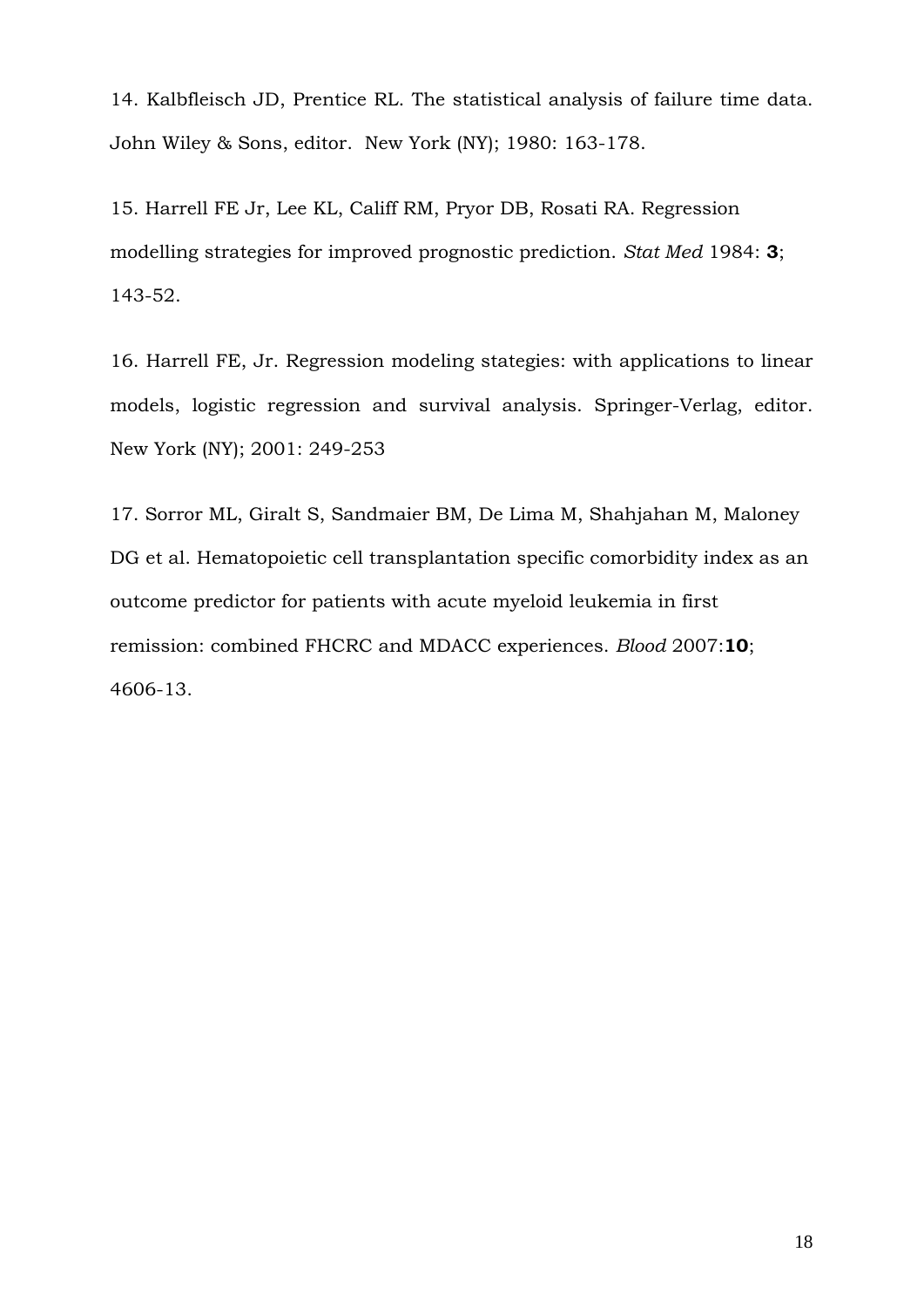# **Legend to Figure**

Figure 1: overall survival and non-relapse mortality in the different risk-groups defined by the CCI (A-B), the reduced HCT-CI (C-D) and the adjusted PAM (E-F)